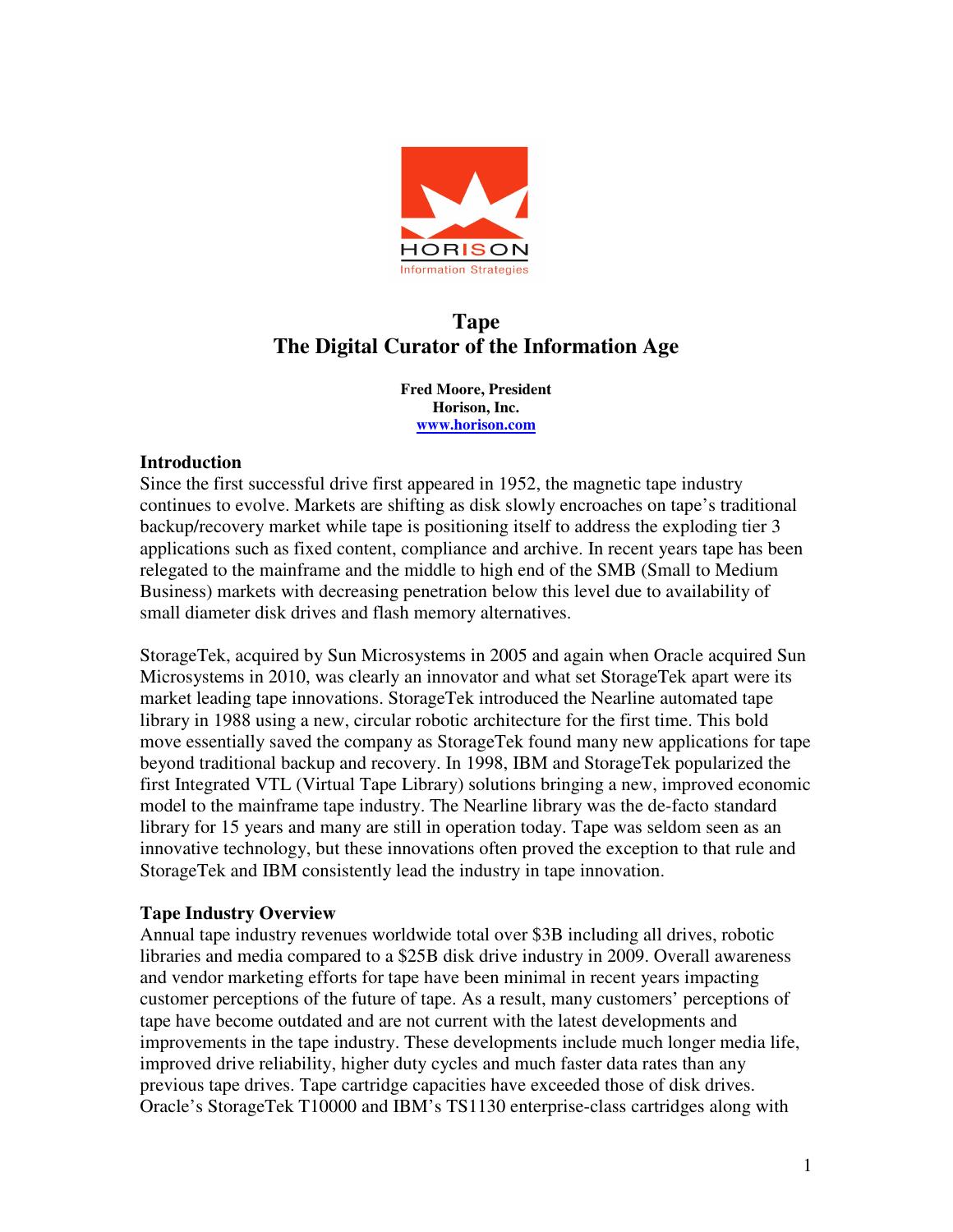the popular LTO cartridges in the midrange-class range up to 1.5 terabytes native (and to 3 terabytes compressed 2:1) capacities while the largest disk drive contains 2 terabytes. When using tape, you actually get to use a higher percentage of the total cartridge capacity than on a disk as disk inherently requires significantly more overhead. This is especially true for RAID (Redundant Array of Independent Disks) implementations. Tape is steadily positioning itself to address the many new high capacity, high growth tier 3 storage opportunities as over 65% of the world's digital data is optimally suited for tier 3 storage. Tier 3 applications are rapidly growing storage requirements at nearly 60% compounded annually and it is this tier that will derive the most benefit from future tape developments and new architectures.

# **Becoming the "Digital Curator"**

 Given these improvements, it's now time for the tape industry to seize the sizeable tier 3 storage opportunities that await it and position itself in the  $21<sup>st</sup>$  century as "The Digital Curator of the Information Age." A curator means "officer in charge of a museum, library, or a collection." What does it take to become the "Digital Curator of the Information Age? To most effectively be the Digital Curator, the following capabilities must be met.

|                                                                       | , upc                                                                                                                                                     |                                                                                             |
|-----------------------------------------------------------------------|-----------------------------------------------------------------------------------------------------------------------------------------------------------|---------------------------------------------------------------------------------------------|
| Long-life media                                                       | Yes, 15-30 years on all new<br>media.                                                                                                                     | ~4-5 years for most HDDs<br>before upgrade or<br>replacement                                |
| Portability                                                           | Yes, media completely<br>removable and easily<br>transported.                                                                                             | Disks are difficult to<br>remove and to safely<br>transport.                                |
| Move data to remote<br>location for DR with or<br>without electricity | Yes, can move remotely<br>with or without electricity.<br>Natural disasters can force<br>physical media movement.                                         | Difficult to move disk data<br>to remote location for DR<br>without electricity.            |
| Inactive data does not<br>consume energy                              | Yes, this is a becoming a<br>goal for most data centers.<br>"If the data is not being"<br>used, it shouldn't consume<br>energy".                          | Rarely for disk, except in<br>the case of MAID or "spin-<br>up, spin-down" disks.           |
| Encryption for highest<br>security level                              | Yes, encryption capability<br>available on essentially all<br>tape drives. Highest demand<br>with mainframe and<br>mission critical tape<br>applications. | Quickly becoming available<br>on selected disk products,<br>PCs and personal<br>appliances. |

| <b>Tier 3 - Archive Capability</b>  | Tape                                                                          | <b>Disk</b> |
|-------------------------------------|-------------------------------------------------------------------------------|-------------|
| $I_{\alpha}$ on $\alpha$ life modia | $\frac{1}{2}$ V <sub>22</sub> 15.20 years an all now $\frac{1}{4}$ 5 years to |             |

 Can tape become the Digital Curator of the Information Age? Clearly from the above table the answer is yes from a technological perspective. Let's look more closely at tier 3 storage requirements and see how tape solutions can optimize this rapidly growing storage requirement.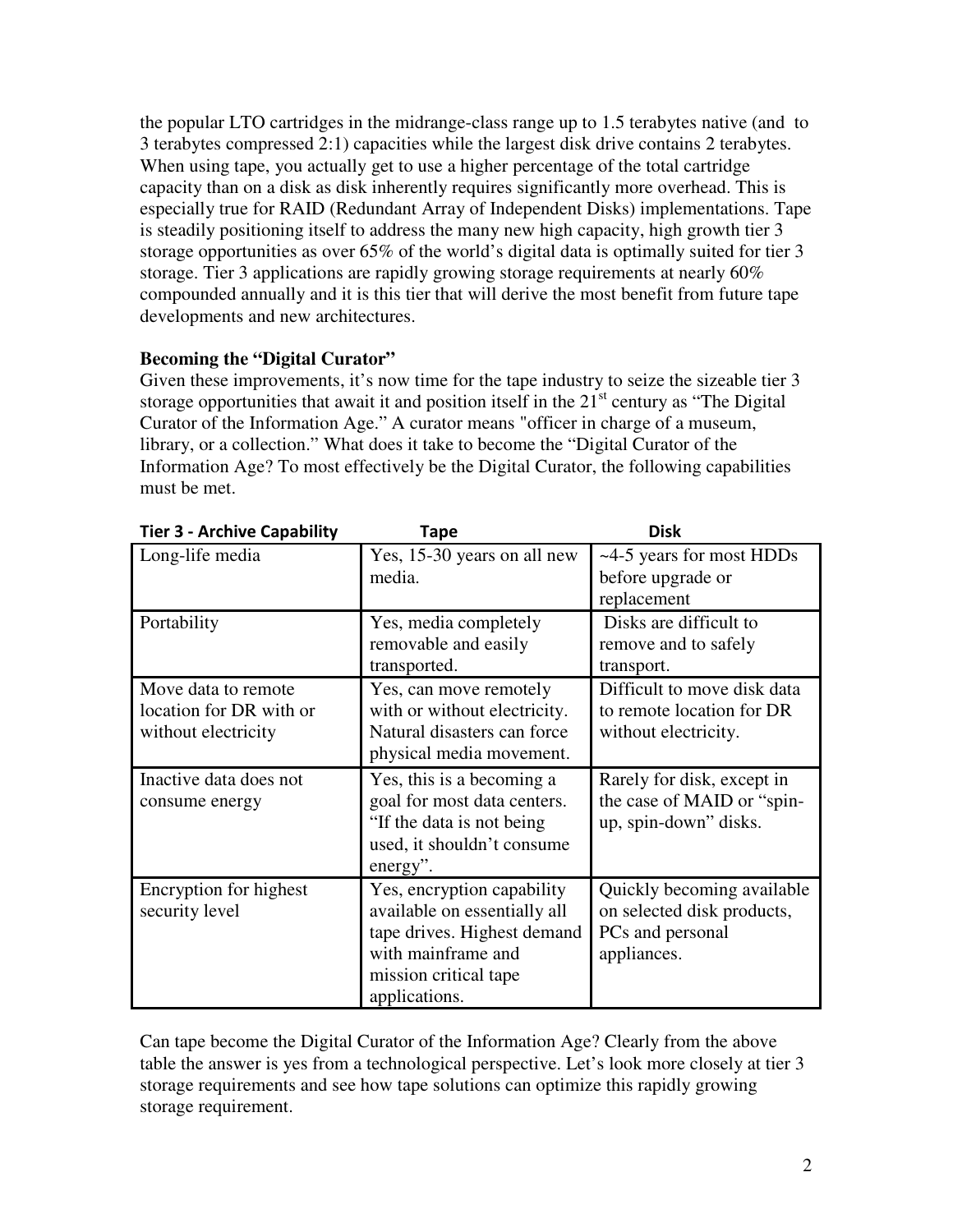#### **Tiered Storage Began With Mainframes, Nearline and DF/HSM**

 In 1988, the IBM mainframe operating system introduced DFSMS (Data Facility Storage Management Subsystem), which became a highly effective policy engine for managing mainframe storage resources requiring users to get to know their data and to better understand its true business value. The DFSMS concept enabled mainframe businesses to have access to the right data at the right place at the right time while optimizing the storage hierarchy for cost and performance.

 There are several components included with SMS but the established DF/HSM (Data Facility - Hierarchical Storage Management) functionality was the single most important function for tiered storage, enabling a management capability for data throughout its lifetime. HSM proved to be the catalyst, enabling businesses to finally address the storage dilemma of matching policy based data attributes with the most cost-effective technologies in the storage hierarchy. The combination of DF/HSM and the StorageTek robotic library were the genesis of the tiered storage concept, enabling easy policy-based migration of inactive data from costly disk to lower cost tape storage – as a result the concept of tiered storage was born.

 The space management capabilities of DF/HSM quickly began to optimize storage hierarchy investments for large enterprises. Obsolete data are deleted and inactive data are moved, or migrated, to lower-cost tiers of storage, such as low-cost disk or automated tape libraries for long-term data retention. Migrating the data to lower cost storage tiers allows the data to be automatically retrieved, or recalled, should the data be required at some future time, yet frees space on more costly disk devices for more active data sets. As a result of widespread use of DF/HSM concepts, robotic tape libraries became a new tier of storage between online disk and offline tape. This new level of storage was called Nearline.

Nearline.<br>To implement a data lifecycle management strategy from a technology perspective, the de-facto standard three-tiered storage hierarchy model emerged as the preferred and optimal choice. These tiers include primary storage, always disk-based for highly active, mission critical and for most customer-facing revenue generating applications. Secondary storage included midrange disk arrays, integrated virtual tape for enterprise systems or low cost SATA-based disk systems for data that has a lower activity level. The third tier, long-term archival storage, remains the realm of magnetic tape and automated tape libraries. Optical storage is used heavily in the entertainment industry and with personal appliances but it is no longer a data center storage technology. Long term storage applications such as archive, compliance and fixed content apps are now the largest growth market for tape as the economics of tape storage for these applications are more favorable than other technologies. All data is not created equal and the value of data can change throughout its lifetime. For lifetime data management, "It doesn't matter if the data is ever used; it does matter if the data is there and can be accessed."

 A true tiered storage concept for non-mainframe systems has been much slower to develop. Without a continuously running DF/HSM-like function for Unix, Windows or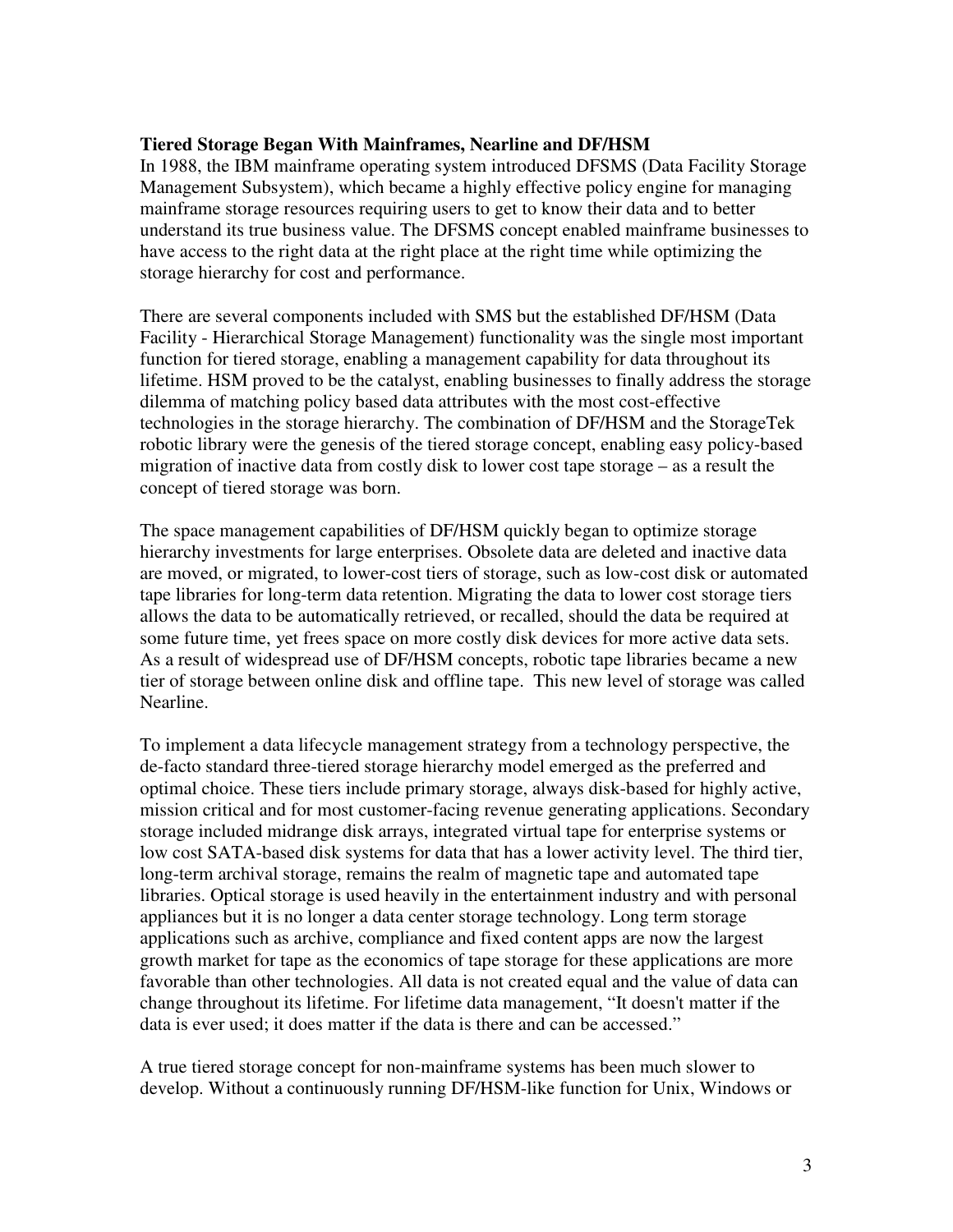Linux servers, tape remained primarily a backup solution for these systems while low activity files frequently accumulated on disk. That will begin to change as tiered storage is poised to take off in non-mainframe markets where the total amount of installed disk capacity usually is greater than on a mainframe system.

 Businesses often calculate *availability* indexes for key applications in terms of "the number of 9s." The estimated average costs of system failures would be nearly fatal to some companies and can exceed \$3 million per hour of downtime in certain industries. A storage subsystem or server that is 99 percent available may seem highly available, but will actually be unavailable 5,000 minutes per year. Availability figures range from approximately 99 percent for Windows-based servers to over 99.999-plus percent or five- 9s for the latest enterprise z/Series mainframe servers. Revenue lost per hour of outage reflects on the criticality of the IT function to a particular business. When implementing tiered storage, it's important to match application availability requirements with the technology that can meet those requirements.



 **Source: Horison Inc**.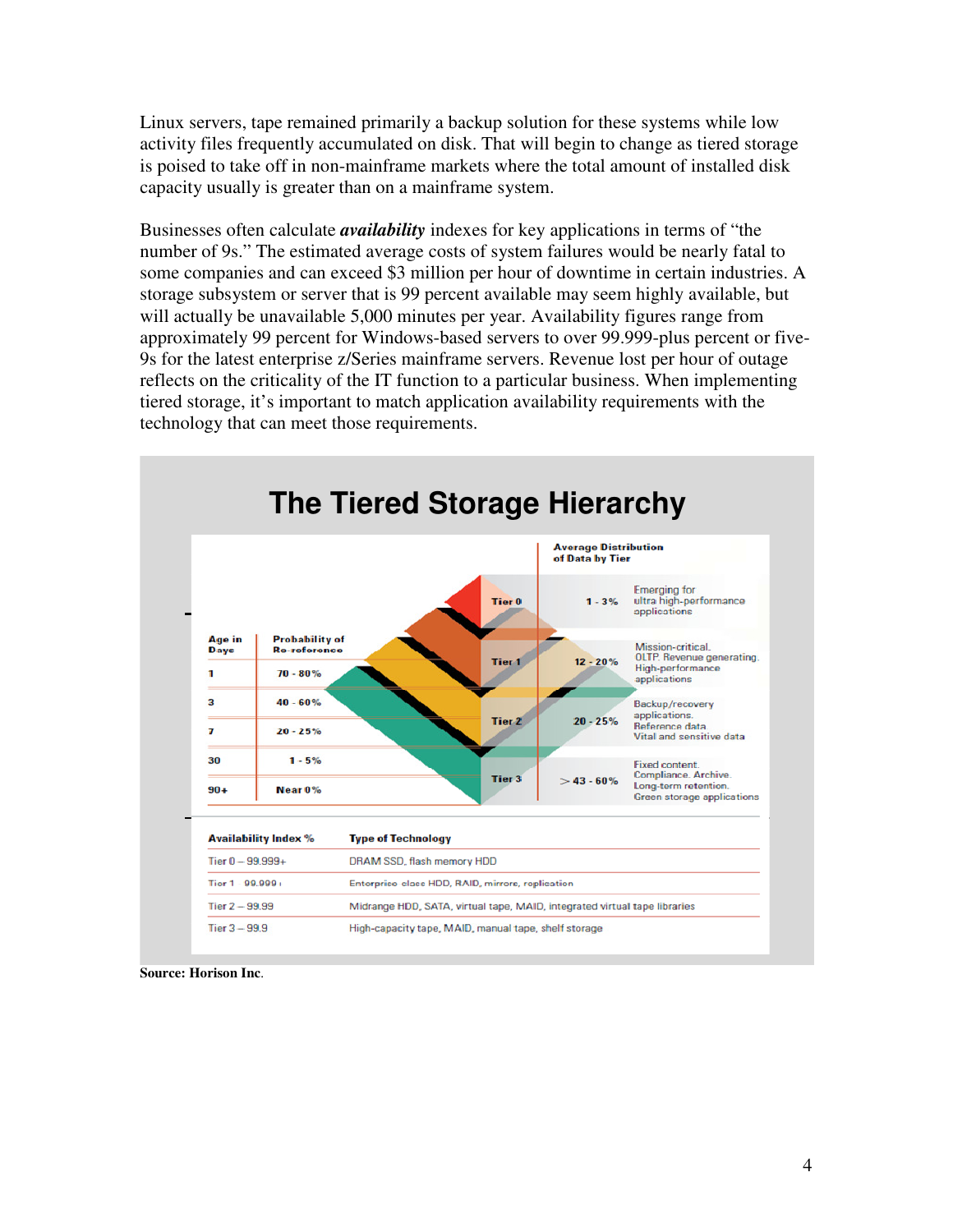**Integrated Virtual Tape Libraries are a Key to Optimizing the Storage Hierarchy**  Virtual tape concepts for mainframe computers were pioneered and popularized in 1998 by IBM and StorageTek as the effective utilization of tape cartridges was historically low. An integrated VTL is the optimal integration of tier 2 and tier 3 storage solutions for mainframe storage applications. The integrated VTL combines disk arrays as a front-end to an automated tape library. The disk storage serves as a cache or buffer for more active data for the larger-capacity and lower-cost tape library. The device images presented to the operating system appear as multiple tape drives rather than physical disk drives, therefore "virtualizing" the disk by making it look like something other than it really is. Integrated VTLs store multiple virtual tape volumes on a single physical tape cartridge, commonly enabling cartridge utilization levels to reach 80 percent or more. Effective utilization of storage assets becomes more important as cartridge capacities steadily increase.

 Pre-established policies such as file size, capacity utilized and frequency-of-usage patterns determine when the data is moved directly to and from the disk buffer and the automated library without going through the server – using zero additional server processing overhead. In this case, the policy-based functionality resides outboard of the host application server, directly controlling bi-directional data movement between disk and tape storage enabling direct data transfer between both Tier 2 storage and Tier 3 storage to combine fast backup and recovery on Tier 2 disk with Tier 3 tape archiving capabilities.

 The tape to disk data ratio on mainframes is higher than this ratio on non-mainframe systems. This is due to the aggressive mainframe HSM software that continually sweeps less active data from more expensive disk to less expensive tape. Tape is the least expensive medium to store data long term in the data center, is environmentally very friendly, is easily transportable with or without electricity, and actually has the highest bandwidth (if physically transported on the highway).

 Integrated VTLs make traditional tape solutions much more cost-effective and appealing by:

- Reducing the number of tape cartridges by increasing cartridge utilization.
- Reducing the number of tape drives by presenting multiple virtual tape drive images which can be utilized by many backup jobs during the backup window.
- Improving tape drive and library reliability by satisfying many tape requests from the disk buffer and avoiding access to the tape subsystem. Virtual tape is optimized by ensuring that, while the probability of recall is reasonably high, the data is still in the disk buffer. The outcome is fewer physical tape mounts, and therefore less wear and tear on tape drives and media.
- Lowering the overall costs of the tape environment by reducing hardware since fewer tape drives and cartridges are needed. Fewer drives also lower energy consumption.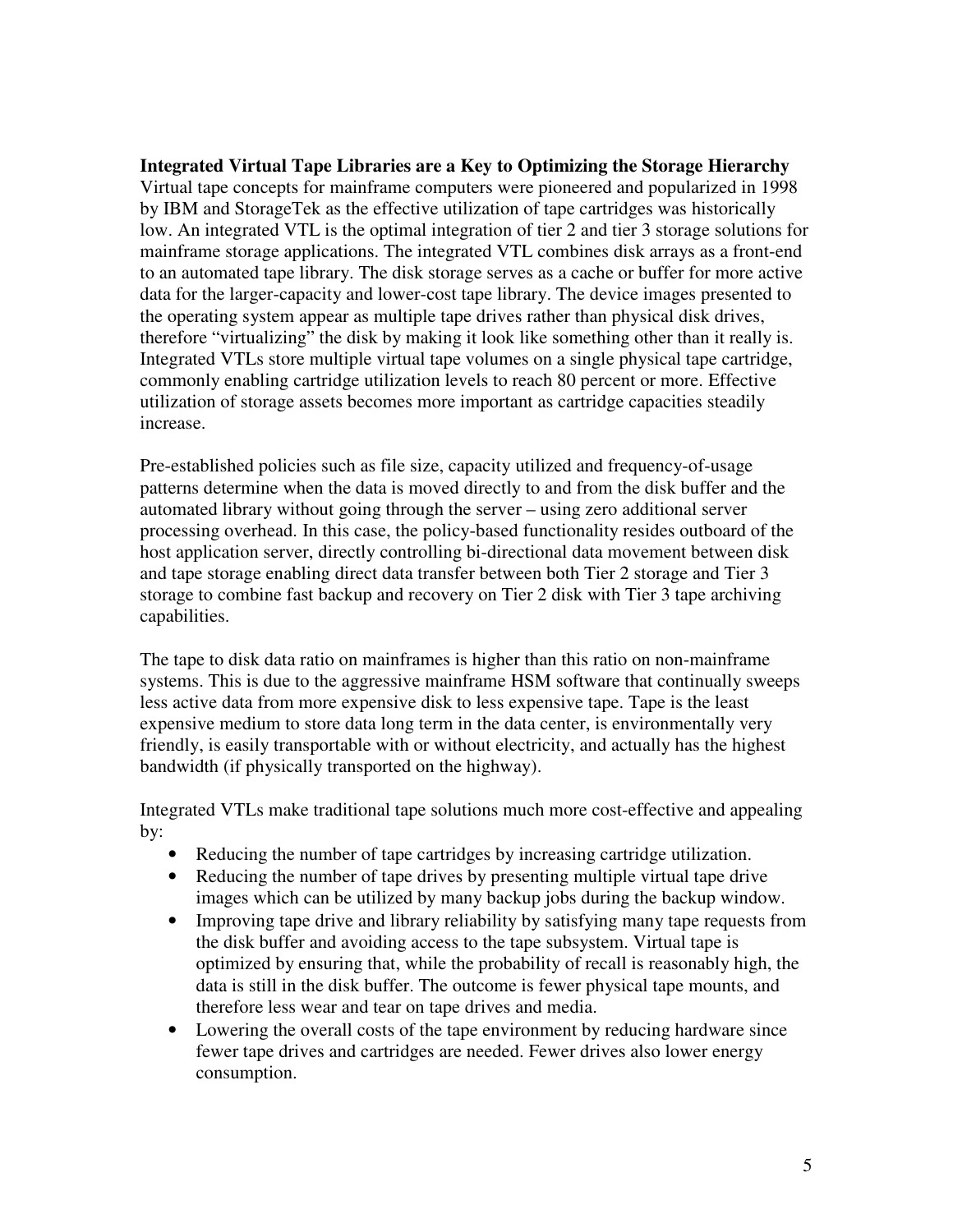• Improving IO performance as many requests are satisfied by the disk buffer avoiding a physical tape mount – larger disk buffers make performance even better.

 An integrated VTL is the optimal mainframe solution for both backup/recovery and tier 3 applications such as fixed content, compliance and archival data as it integrates tier 2 and tier 3 storage levels into a single architecture.

 For non-mainframe systems, the market opportunity for automated tape libraries is rapidly increasing as a result of the explosion of tier 3 data and the requirement for managing, storing and protecting data throughout its lifecycle. This makes managing and moving data through tiers of storage increasingly important and is more effectively addressed through the adoption of tiered storage strategies that use enabling software such as Oracle's SAM-QFS (Storage Archive Manager - Quick File System). QFS is an open source file system that is tightly integrated with SAM software extending the QFS file system transparently to manage archival storage. SAM-QFS integrates tier 2 and tier 3 and it is this software that makes Oracle's tiered storage become an "active" tiered storage solution.

# **Tiered Storage Future Considerations**

 Tape users and vendors will need to develop strategies to more closely integrate and manage tier 2 and tier 3 storage capabilities - what might they be considering to capture the huge tier 3 storage opportunity? Tiered storage software can take advantage of increasing HDD (Hard Disk Drive) capacities for larger buffers and coupled with continual capacity increases in tape cartridges to solidify the position of tape as the Digital Curator of the Information Age and setting the stage for multi-petabyte (PB) architectures that will soon be required. For example, imagine a very large disk buffer with sub-tiers of tape storage behind it. One tier potentially could be very low cost disk; the second tier might be a high-performance fast access tape drive, with the  $3<sup>rd</sup>$  tier being a very high capacity terabyte plus tape drives.

#### **What Applications are Optimal for Tape?**

 While some backup applications are moving to disk in non-mainframe systems, long- term storage applications like digital archives, fixed content/multi-media and compliance are ideally and economically better suited for tape storage. A growing list of government and legal regulations worldwide now describe the way data must be managed and stored throughout its lifetime. Features such as encryption and WORM (Write-Once-Read- Many) are required for many of these applications. The amount of data at the back end of the data life cycle is now growing, not shrinking, as was the case a decade ago. For some data, the storage preservation requirement will become infinite. For the majority of digital data, the generalized axiom of "90 days on disk and 90 years on tape" refers to lifetime data management and to tape as the curator.

 Data retention policies are now being based on data value and legal requirements in addition to reference activity, mandating that a universal, standard data classification scheme must emerge. For some data files, the duration of storage preservation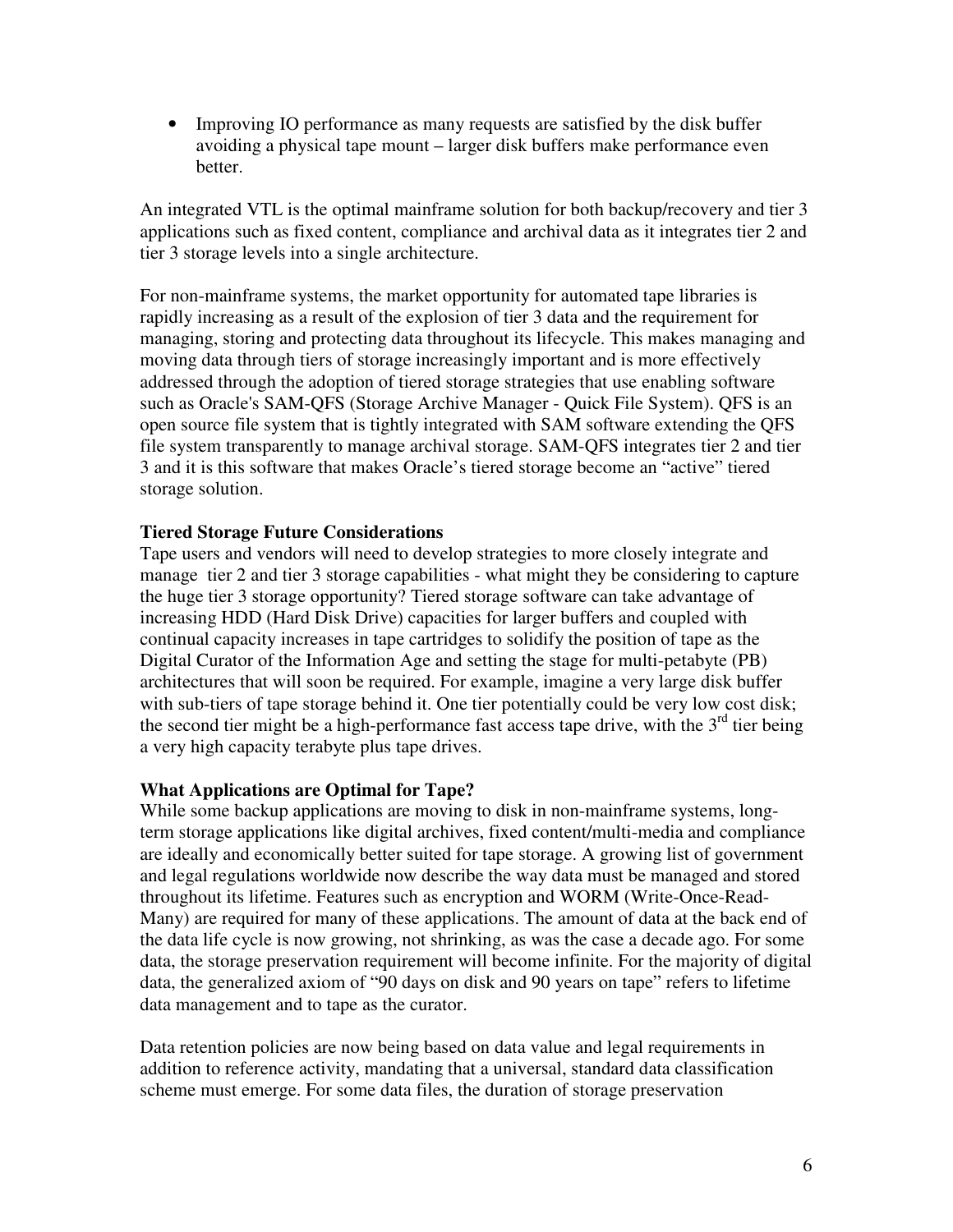requirements has become infinite such as digital videos of most major sporting events which will never be deleted. Most of the fixed content, compliance and archive data that makes up tier 3 is unstructured data in the form of file storage. The social networking wave has become a major generator of unstructured digital data. Some of the primary drivers of tier 3 storage are listed below.

| <b>Digital Assets</b>                                                     | Rich Media (3D, Multi-dimensional)                                                                                   |
|---------------------------------------------------------------------------|----------------------------------------------------------------------------------------------------------------------|
| E-mail and long term archives,<br>$\approx 80\%$ is stored in attachments | Digital Audio & Video (iPods, MP3, Digital<br>Surveillance, YouTube, Motion and<br>Streaming)                        |
| <b>Database Archives</b>                                                  | - Medical Images (3D MRIs, CAT Scans)                                                                                |
| Compliance & Litigation                                                   | Geophysical, Geospatial, GIS,<br>Seismic, Google Earth etc.                                                          |
| Medical Files/Images                                                      | <b>Fixed Content and Archival Futures</b>                                                                            |
| <b>Insurance Claims</b>                                                   | XAM, a New Fixed Content<br>Data Management Interface Standard<br><b>Using Metadata</b>                              |
| Web Content, static images                                                | Automated Tiered Storage for<br>Tape and Disk (HSM-like policy-based<br>software)                                    |
| Social Networking Explosion,<br>Wikis                                     | Linear Tape File System (LTFS) for<br>enhanced tape archive storage and retrieval<br>for open systems and mainframes |
| Cloud Applications                                                        |                                                                                                                      |
| Digital Photos                                                            |                                                                                                                      |
| Document Imagery (Printed<br>Materials, Books, Contracts)                 |                                                                                                                      |

# **Primary Application Drivers of Tier 3 Storage Demand**

#### **Tape Means Dark Green Storage**

 As the cost of power continues to increase, the favorable impact of using tape storage on the IT budget will only grow. Rising electricity costs, scheduled power outages, limited floor space, growing data volumes, and longer data retention periods for low-activity data will ultimately affect all businesses. Average data-center energy costs are growing at 15 20% per year or more and are expected to double by 2012. Unlike storage providers, energy providers have shown little interest in lowering their rates! Compounding this dynamic is the fact that power density is going up for most IT equipment, at a rate of 20% to 30% per year. This has the following domino effects; 1) much more power needs to be supplied to each square foot of a data center 2) more power is required to cool hotter equipment and 3) more heat extraction equipment needs to be supplied to each square foot of a data center. The maximum heat density that can be air-cooled in a data center is approximately 10,000 watts/sq ft, yet most data centers have been designed for power densities of less than 1,000W/sq ft. The bottom line is that IT is approaching the limits of power distribution in many data centers, which is forcing organizations to begin exploring new cooling techniques such as water-cooled racks or in some cases, building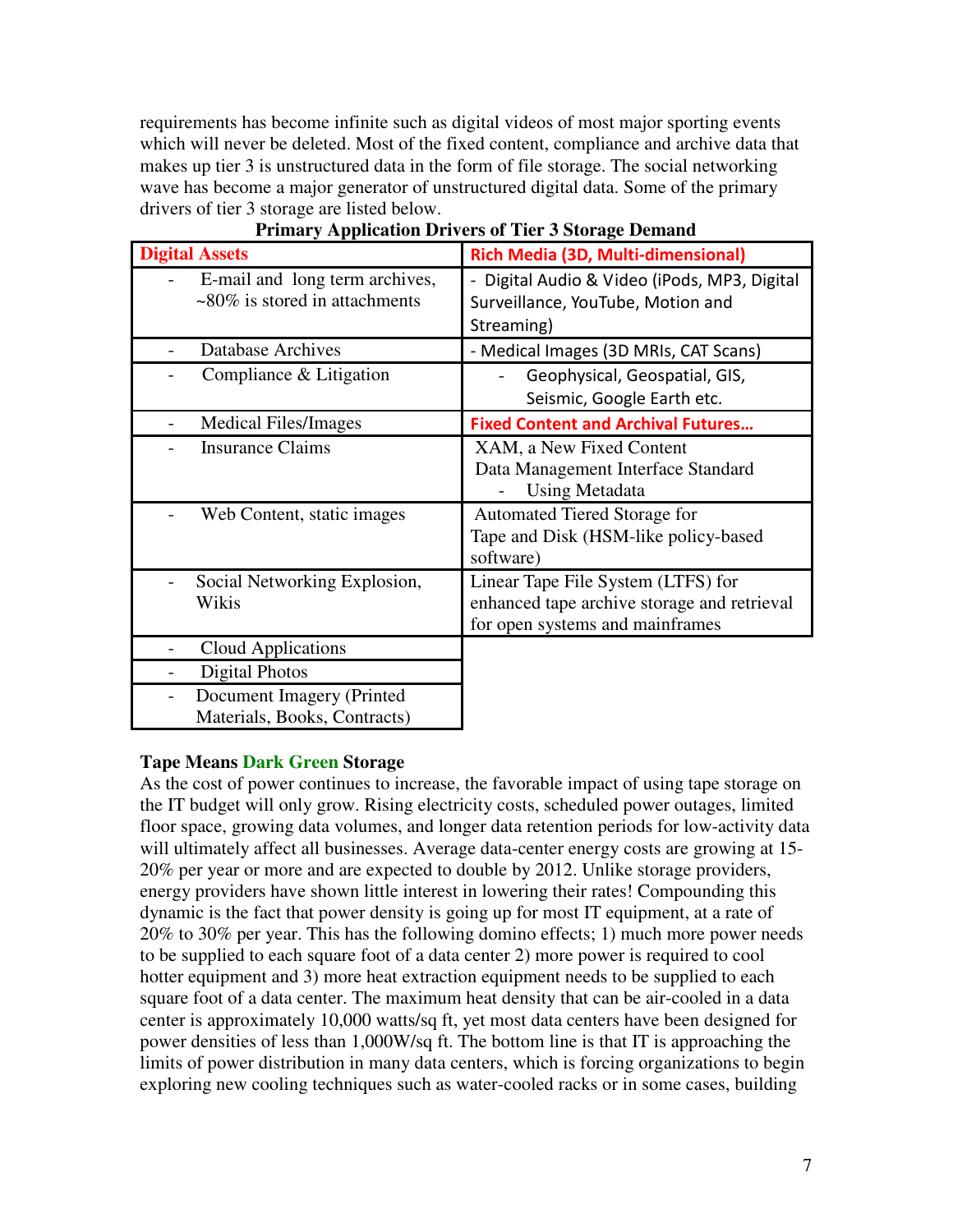another data center. Building another data center is normally a last resort and is very expensive.

#### **Average Electrical Power usage inside Data Centers**

 **Source: Horison, Inc. and estimates from various industry** 

 Average electrical consumption within a data center (not including external HVAC) indicates that tape is the greenest storage technology and typically uses about one-fifth of the electricity that disk does. Utility companies in certain areas are restricting the amount of power some businesses can use. Focusing on disk storage can decrease its 30% electrical consumption figure considerably by shifting less-active data to tape storage and this has clear advantages when it comes to green initiatives in the data center.

 The growing energy crisis will continue to drive more aggressive use of environmentally conservative, green storage solutions, particularly favoring tape and tiered storage. Developing an energy strategy is becoming mandatory and several businesses have created a new position of "Energy Systems Manager" to ensure that floor layouts and while minimizing inefficiencies. airflow are properly designed and adapt to ongoing equipment changes in the data center

# **Best Practice for Tape**

 For organizations that need fast recovery for large data files, tape remains a key backup technology that is unlikely to go soon. The heavy use of tape in mainframe and enterprise environments continues to prove this point. The promise that bandwidth would replace trucks for moving large amounts of data has not come true. The growth in data that needs to be backed up exceeds the growth rate of bandwidth, and will continue to for the foreseeable future. This gives tape a financial advantage over disk as an off-site backup technology that is compounded by the lower energy cost and overall TCO of tape versus disk over the lifetime of the stored data. Tape also has a much longer storage life than disk, eliminating the need and costs to move data to new media as frequently during its lifetime. Organizations that need a copy of data in WORSE mode," Write Once Read Seldom if Ever," can benefit from automated tape economics that presently show a 1/3 to 1/10 \$/GB advantage over disk technologies depending on the configuration.

 Encryption implementation is becoming a critical feature for tape to protect digital archives for indefinite periods of time and most tape drives offer encryption. The tape drive should be crypto-ready and be designed to simplify data security and mitigate risk by providing device-level encryption while requiring no infrastructure changes or decryption software. The encryption solution should be easy for IT staff to implement,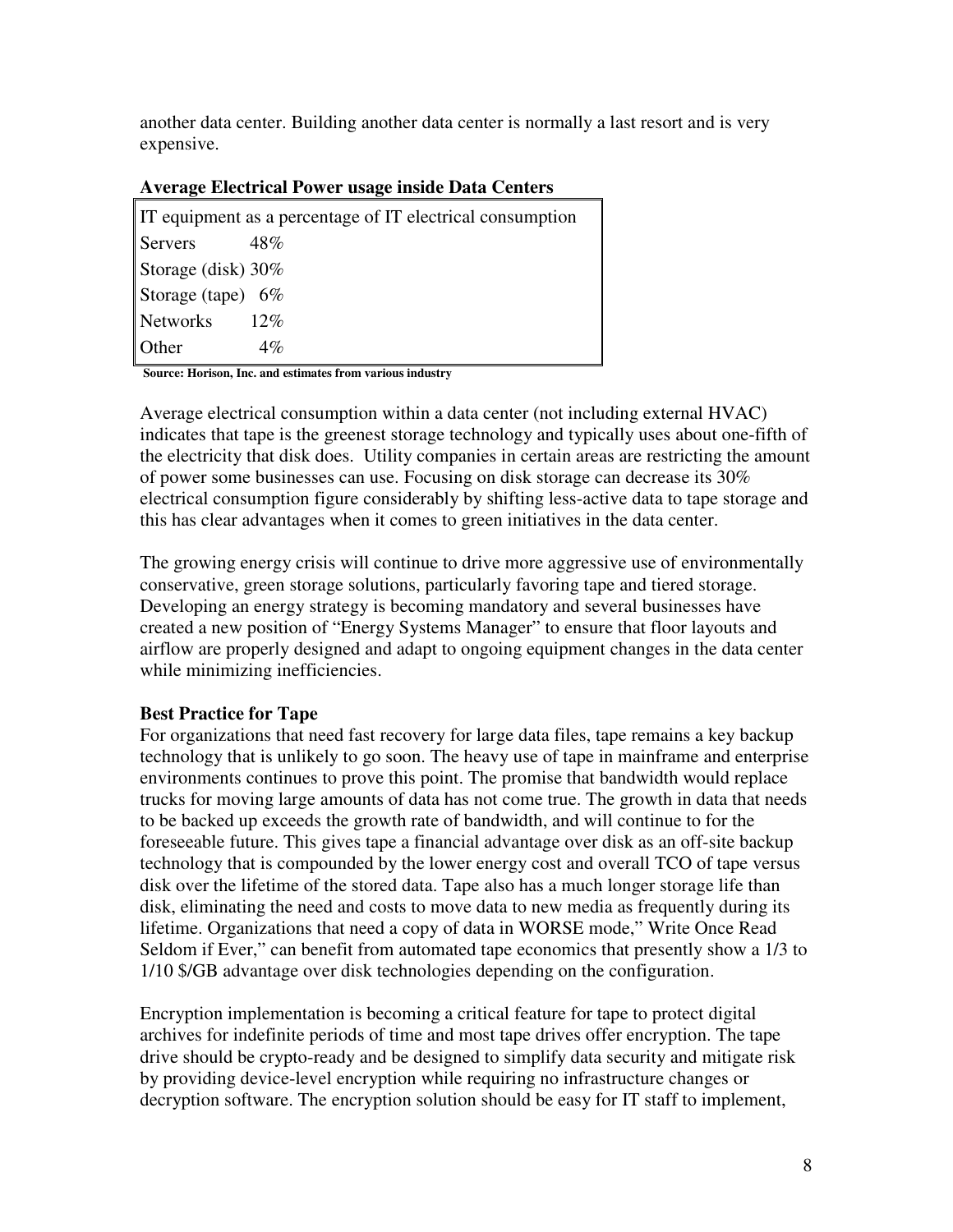paying particular attention to selecting a bullet-proof key management system. Device- level encryption provides the easiest way to decrypt data over time. Data can be compressed prior to encryption so you can optimize storage capacity. With tape-based encryption, you add an extra measure of protection when tape cartridges are stored offsite or if they should be lost.

# Best Practices for Effective Tape Usage

 Select the optimal data for tape storage – fixed content, compliance, archive and backup. Use automation whenever possible from small-scale autoloaders to robotic libraries. Implement integrated virtual tape and tiered storage concepts to reduce CAPEX & OPEX while improving performance and availability.

 Take advantage of tape's much longer media life and drive reliability improvements. Consider encryption for tape and mobile media including PCs and personal appliances. Clearly understand the vendor's future commitment to tape development and innovation.

# **Tape Economics**

 Economics continue to favor tape storage over other storage products for both an acquisition cost and ongoing operating expense perspective. The table below highlights the average selling price ranges for various storage devices. Prices vary widely as the amount of storage, account status with a vendor and strategic value of a potential customer can influence actual pricing.

| <b>Subsystem category</b>                                  | <b>ASP (Capex) Range \$/GB</b>     | <b>Notes</b>                |
|------------------------------------------------------------|------------------------------------|-----------------------------|
| Solid State Disk                                           | \$300-\$500                        | ASP range based on          |
| (DRAM) FC, SCSI                                            |                                    | capacity and high-          |
| (Flash SSD/HDD)                                            | $$50-100$ (current ASP est.)       | availability features       |
| Enterprise disk                                            | $$7-20$                            | Includes controller, cache  |
| FICON, ESCON, SCSI, FC,                                    |                                    | & drives. Add-on storage    |
| SAS                                                        |                                    | modules with no controller  |
|                                                            |                                    | and cache are lower         |
| Midrange disk                                              | $$1-8$                             | Includes controller, cache  |
| SCSI, FC, SAS, Virtual Tape,                               |                                    | & drives. Add-on storage    |
| <b>NAS</b>                                                 |                                    | modules with no controller  |
|                                                            |                                    | and cache are lower         |
| Optical disc library (Blu-laser)                           | $$5-20$                            | Includes drives, media and  |
| <b>SCSI/WORM</b>                                           |                                    | library                     |
| Economy disk                                               | $$1-5$                             | Price range varies widely   |
| SATA, MAID, JBOD                                           |                                    | based on capacity           |
| Automated tape library                                     | \$.20-\$2.00 (non mainframe)       | Includes tape drives, media |
|                                                            | $\leq$ \$.20 (mainframe, varies by | and library and uses a 2:1  |
|                                                            | configuration and cartridge to     | compression to determine    |
|                                                            | drive ratio)                       | library capacity            |
| Source: Horison Information Strategies (April 2010 update) |                                    |                             |

 A tape rebirth may have been signaled. HP, IBM Corporation and Quantum Corporation, the three primary providers for the Linear Tape-Open (LTO) Program, released survey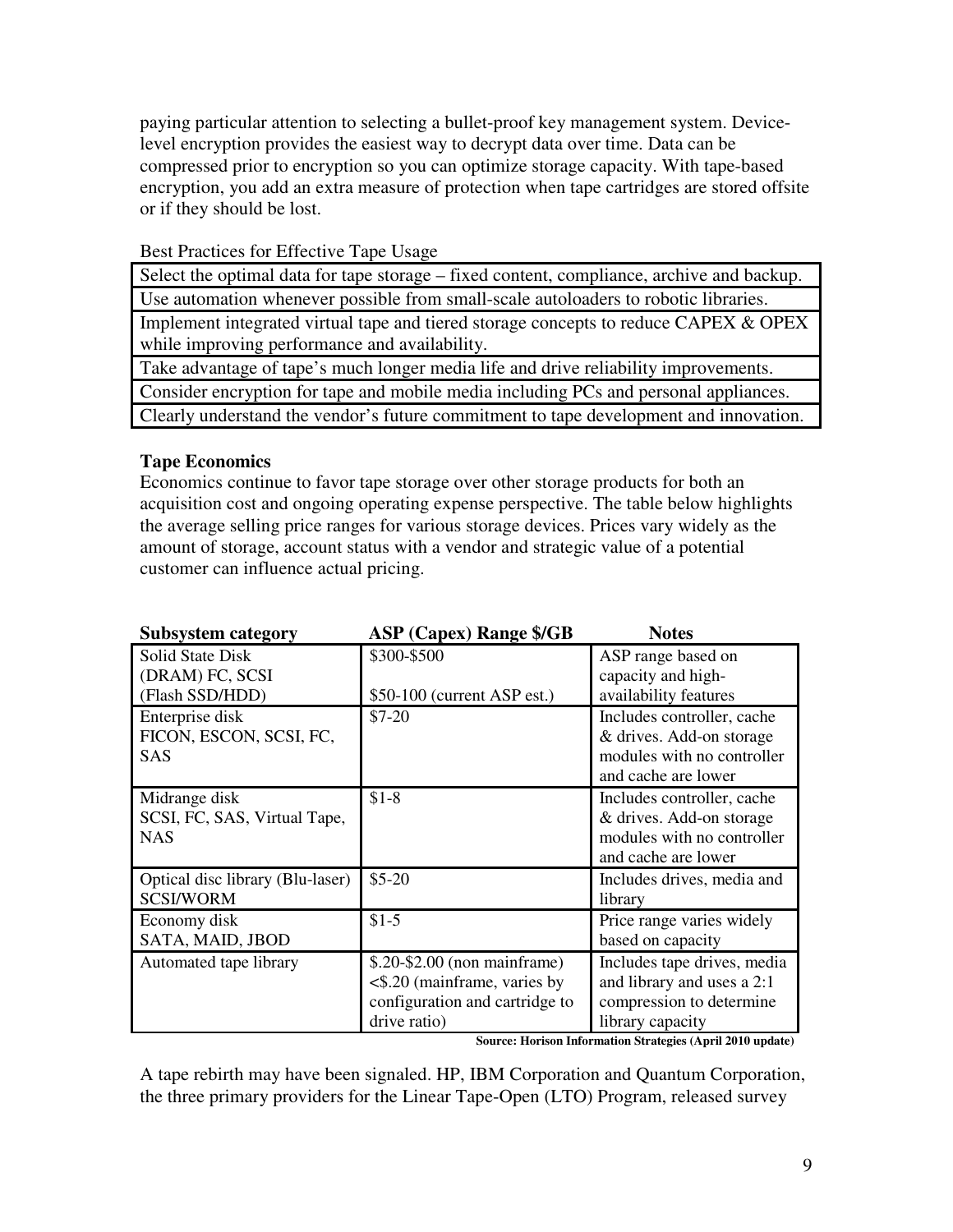results that strongly suggest that storage customers that use a disk-only infrastructure are now looking at tape storage as part of a tiered storage infrastructure to support backup and the growing archive requirement. Over two thirds of businesses surveyed said they were looking to add tape storage back into their overall network infrastructure and of those respondents; over 80-percent plan to add tape storage solutions within the next 12 months. This doesn't sound like tape is going away – does it?

# **Positioning Tape Growth for the Future**

 It is clear that future application needs for tape are in place. Tape is one of the most efficient ways to address long-term data protection while delivering cost-efficiency and energy savings to businesses. The economics of tape for many applications are compelling from an acquisition cost and cost of ownership perspective. The opportunities for tape success and sustainability are now evident, its time for the tape industry to aggressively raise the awareness of these important capabilities.

| <b>Opportunity Areas for Tape Growth</b>                                             | <b>Comments</b>                                                                                 |
|--------------------------------------------------------------------------------------|-------------------------------------------------------------------------------------------------|
| Tier 3 storage applications such as fixed<br>content, compliance, archive and social | This market is generating true storage demand<br>at $~60\%$ annually and is the fastest growing |
| networks are exploding.                                                              | storage segment. Over 60% of data center data<br>and much unstructured data are tier 3          |
|                                                                                      | candidates.                                                                                     |
| Green initiatives and energy consumption favor<br>tape.                              | Tape storage is the greenest of storage<br>solutions; tape vendors will more aggressively       |
|                                                                                      | market these advantages and facilitate                                                          |
| Ultimately, data that isn't accessed shouldn't                                       | customers to easily move inactive data to-and-                                                  |
| consume energy                                                                       | from disk to more eco-friendly tape storage                                                     |
| Today's tape has significantly improved media                                        | Customer perceptions of tape are outdated and                                                   |
| life and drive reliability compared to mid 1990s<br>levels.                          | left over from the late 1990s. The new tape                                                     |
|                                                                                      | products have 8-10x improved MTBF, duty<br>cycle and media life capability compared to          |
|                                                                                      | those of 15 years ago positioning tape as the                                                   |
|                                                                                      | optimal archive solution.                                                                       |
| Economics and pricing of tape are favorable                                          | Tape is less expensive per GB to acquire than                                                   |
| compared to disk.                                                                    | disk and uses less energy than disk –                                                           |
|                                                                                      | potentially zero energy. These metrics must                                                     |
|                                                                                      | stay below disk prices for tape to remain<br>viable. Tape technology roadmaps indicate this     |
|                                                                                      | will happen.                                                                                    |
| Successful tape vendors need to escalate                                             | Websites, trade journals, storage events, user's                                                |
| marketing activity to build mindshare and                                            | groups presently have decreasing focus on tape                                                  |
| improve awareness of tape improvements                                               | compared to disk solutions.                                                                     |
| Removable media has advantages.                                                      | The promise that bandwidth would replace                                                        |
|                                                                                      | trucks for moving large amounts of data has<br>not come true because the amount of data that    |
|                                                                                      | needs to be backed up exceeds the growth rate                                                   |
|                                                                                      | of affordable bandwidth – and is expected to                                                    |
|                                                                                      | for the foreseeable future.                                                                     |